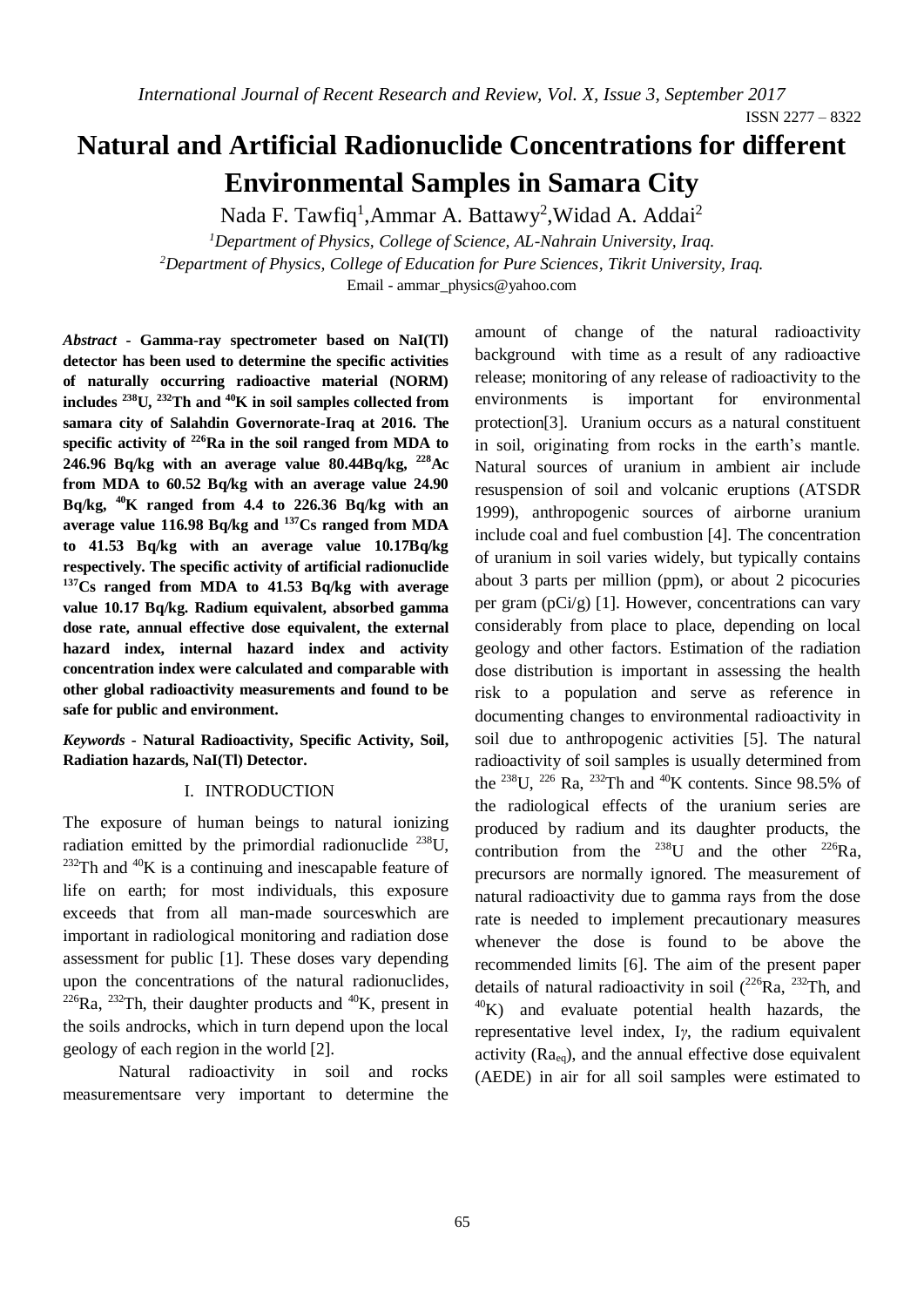assess the contribution of this radionuclide to public exposure.

## II. EXPERIMENTAL PROCEDURE

## *A. Sample Collection and Preparation*

10 surface soil samples have been collected randomly from the studied area as shown in Fig. 1. After collection, samples were crushed into fine powder by using mortar and pestle. Fine quality of the sample was obtained using scientific sieve of 150 micron-mesh size. Before measurement, samples are dried. One kilogram of each sample was packed and sealed in a marinelli beaker and kept for about 4 week's period to allow radioactive equilibrium among the daughter products of radon ( $^{222}$ Ra), thoron ( $^{220}$ Ra) and their short lived decay products.

## *B. Measurement of Natural Radioactivity*

The activity of samples is counted using NaI(Tl) detector 3"x 3" coupled to PC-MCA (4096 channel) model (Canberra, USA), based on high efficiency gamma spectrometry system. Spectral data from the detector was analyzed by using computer software (GINE-2000). The energy (FWHM) in the peak 1.33 keV for <sup>60</sup>Co was 7%. The detector was surrounded by a lead shielding to reduce the background radiation.Energy calibration and efficiency calibration of gamma spectrometer were carriedout using standard source (radionuclides mixed). One kilogram of each soil sample marinelli beaker and counted 1080 second.



Fig. 1. Locations of the samples in region under study

The background spectra distribution due to naturally occurring radionuclides in the environment around the detector, an empty marinelli beaker was counted in the same manner as the samples.

Gamma transitions of 1461 keV for  $^{40}$ K, 186 keV and 609keV of <sup>214</sup>Bi for <sup>226</sup>Ra, 338, 463, 911, 968 keV for <sup>228</sup>Ac, 727 keV for <sup>212</sup>Bi, 238 keV for <sup>212</sup>Pb were used for the laboratory measurement of activity concentration potassium, radium and thorium.

The activity of the radionuclide is calculated from the background subtracted area prominent gamma ray energies. The specific activity (A) of radionuclides are calculated using the following equation [7]:

$$
A\left(\frac{Bq}{kg}\right) = \frac{\text{net photopeak area}}{\text{T x Eff (E) x Py (E) x M}} \dots (1)
$$

Where,  $T$  is the counting time,  $Eff(E)$  is the full-energy peak efficiency at photon energy Eγ,  $P\gamma(E)$  is the emissionprobability of gamma-ray photons of energy Eγ, and M isthe mass of the sample (kg).

The minimum detectable activity (MDA) was calculated for each radionuclide according to equation [8], [9].

$$
MDA = \frac{LD}{T \times Eff(E) \times Py(E) \times M} \cdot \cdot \cdot (2)
$$

Where, LD is the detection limit calculated using thefollowing equation [9]:

$$
LD = LC + K \sigma D \dots \qquad (3)
$$

Where, LC is the critical level below which no signal can be detected, σDis the standard deviation, and K is the error probability.

## C. *Radium Equivalent Activity Raeq*

Uniformity with respect to exposure to radiation has been defined in terms of radium equivalent activity  $(Ra_{eq})$  in Bq/kg to compare the specific activity of materials containing different amounts of  $^{238}$ U,  $^{232}$ Th and  $40$ K. It is calculated through the following relation [10]:

$$
Ra_{eq} = A_U + 1.43A_{Th} + 0.077A_K \dots \tag{4}
$$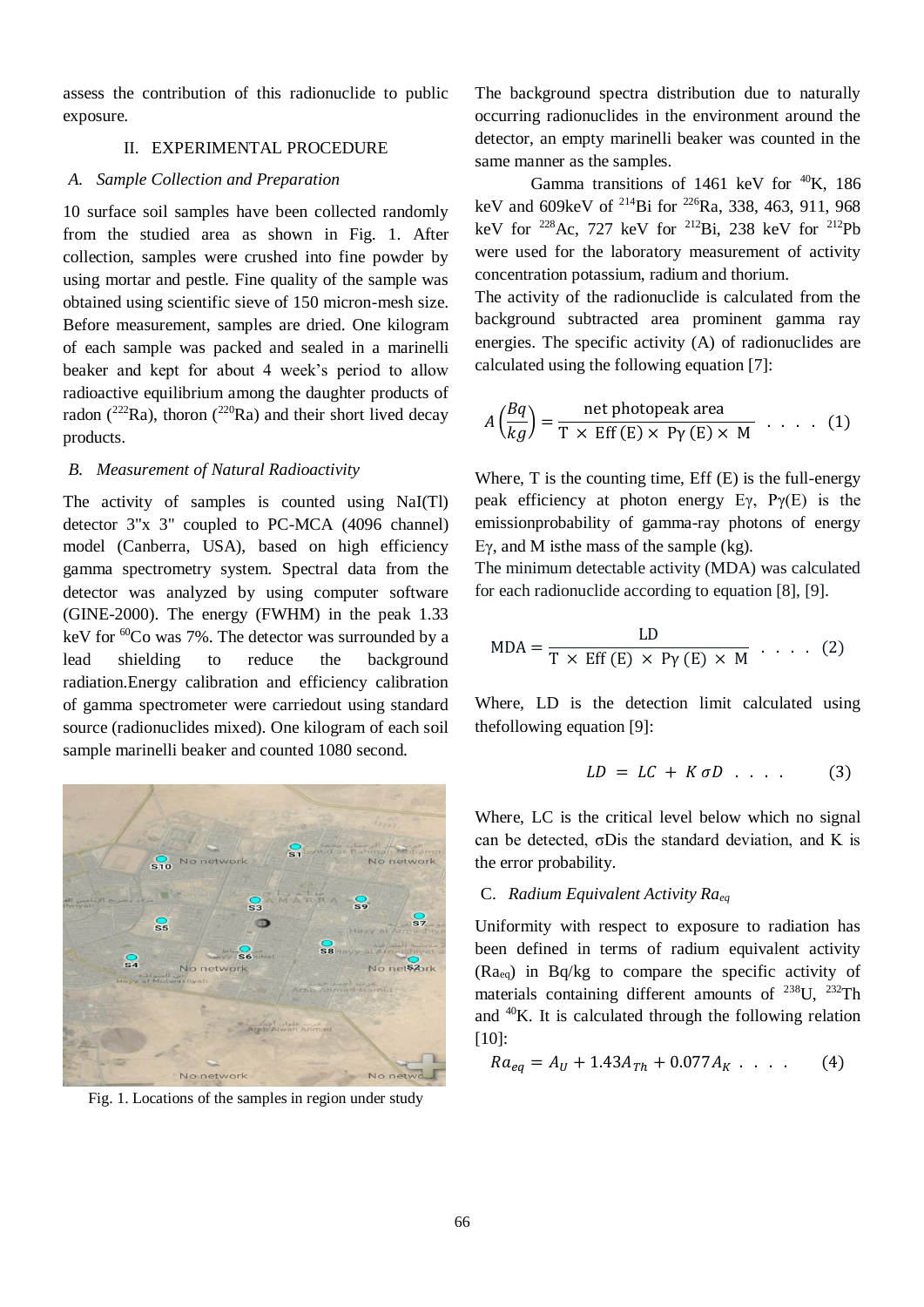Where:  $A_U$ ,  $A_{Th}$  and  $A_K$  are the specific activity of <sup>238</sup>U,<sup>232</sup>Th and <sup>40</sup>K in (Bq/kg) respectively. In the definition of  $Ra_{eq}$ , it is assumed that 10 Bq/kg of <sup>226</sup>Ra, 7 Bq/kg of  $^{232}$ Th and 130 Bq/kg of  $^{40}$ K produce equal gamma-ray dose rate[11].

## *D. Air-Absorbed Dose Rate*

Absorbed gamma dose rate  $(D<sub>y</sub>)$  in  $(nGy/h)$  due to terrestrial gamma rays at 1 meter above the ground surface was calculated by using the conversion factor (by nGy.h<sup>-1</sup>/Bq.kg<sup>-1</sup>) of 0.0414 for <sup>40</sup>K, 0.461 for <sup>226</sup>Ra, and 0.623 for <sup>232</sup>Th [10], [12]:

 $D_v = 0.461 A_U + 0.623 A_{Th} + 0.0414 A_K$  . . . . (5)

#### *E. Annual Effective Dose Equivalent*

The estimated annual effective dose equivalent received by a member was determined using a conversion factor of (0.7Sv/Gy), which was used to convert the absorbed rate to human effective dose equivalent with an outdoor occupancy of 20% and 80% for indoors using thefollowing relations [10], [12]:

 $(AEDE)_{in} = D_v \times 10^{-6} \times 8760 \times 0.8 \times 0.7$  . . (6)  $(AEDE)_{out} = D_v \times 10^{-4} \times 8760 \times 0.2 \times 0.7$ . (7)

*F. External Hazard Index (Hex) and Internal Hazard Index (Hin)*

The external hazard index  $(H_{ex})$  can be calculated by the following equation [10], [12]:

$$
H_{ex} = \frac{A_{Ra}}{370} + \frac{A_{Th}}{259} + \frac{A_K}{4810} \tag{8}
$$

The internal hazard index  $(H_{in})$  can be calculated by the following equation [9] , [12]:

$$
H_{in} = \frac{A_{Ra}}{185} + \frac{A_{Th}}{259} + \frac{A_K}{4810} \qquad \dots \qquad (9)
$$

## *G. Activity Concentration Index (Iɣ)*

The activity concentration index  $(I<sub>y</sub>)$  forsoil samples was determined using the following relation [13]:

$$
I_{\gamma} = \frac{C_{Ra}}{300} + \frac{C_{Th}}{200} + \frac{C_K}{3000} \qquad \dots \qquad (10)
$$

#### III. RESULTS AND DISCUSSIONS

In the  $^{238}$ U decay series, both  $^{214}$ Pb and  $^{214}$ Bi are considered as  $^{226}$ Ra indicators corresponding with radium mobility in geological times because of geochemical reasons [14]. The specific activities of

natural radionuclides of <sup>214</sup>Pb, <sup>214</sup>Bi, <sup>226</sup>Ra, <sup>228</sup>Ac, <sup>40</sup>K and artificial radionuclide,  $^{137}Cs$  in the surface soil samples were determined using equation 1 as shown in Table I. The specific activities of  $^{214}Pb$  ranged from MDA to 66.87 Bq/kg with an average value of 19.86 Bq/kg, <sup>214</sup>Bi ranged from MDA to 170.25 with an average value 38.61 Bq/kg, <sup>226</sup>Ra ranged from MDA to 246.96 Bq/kg with an average value  $80.44Bq/kg$ ,  $^{228}Ac$  from MDA to 60.52 Bq/kg with an average value 24.90 Bq/kg,  $^{40}$ K ranged from 4.4 to 226.36 Bq/kg with an average value 116.98 Bq/kg and  $137$ Cs ranged from MDA to 41.53 Bq/kg with an average value 10.17Bq/kg are calculated respectively.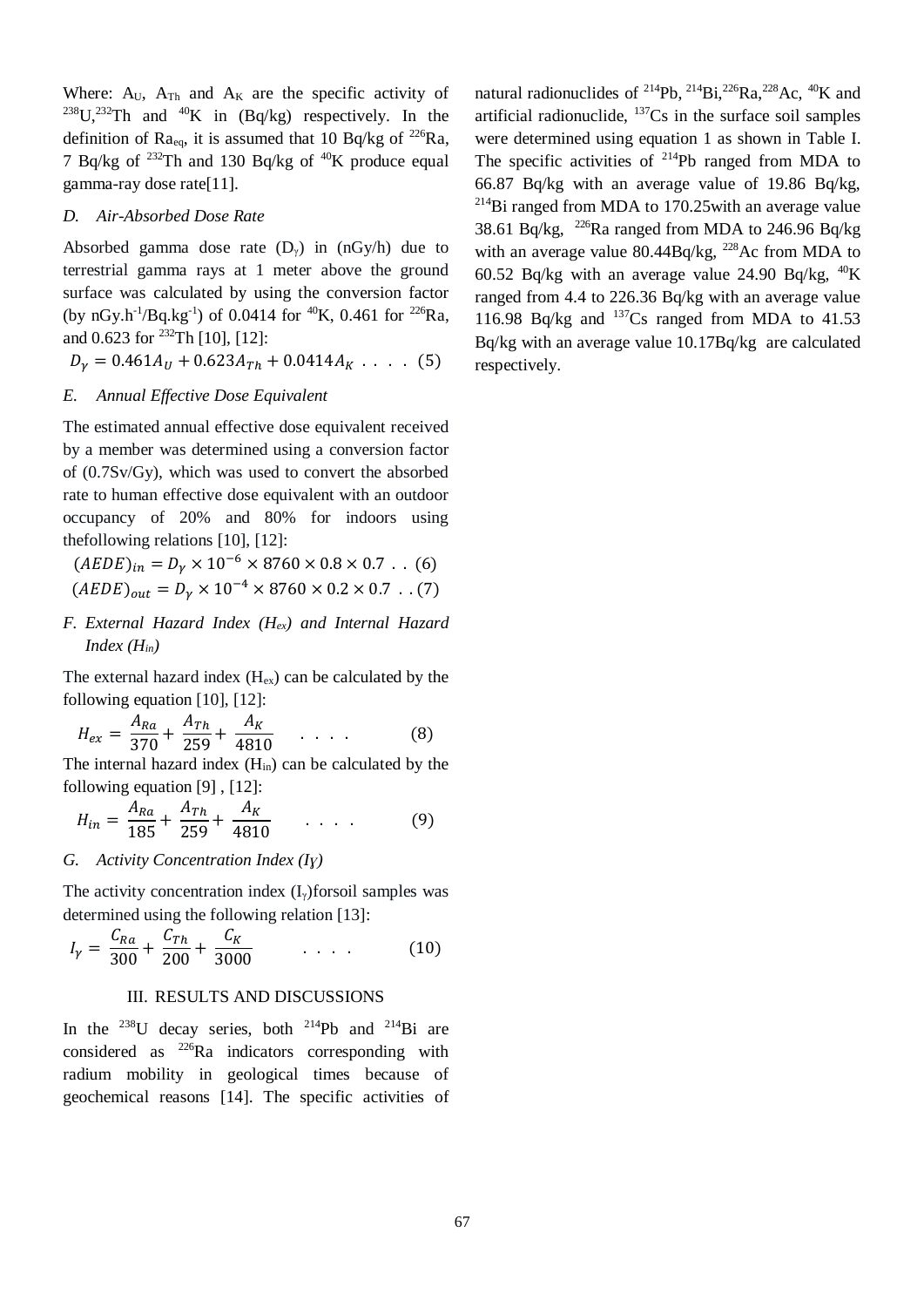# **Locations Specific Activities (Bq/kg) 214Pb 214Bi 226Ra 228Ac 1**<sup>137</sup>**Cs 40K**  $S_1$  | MDA | 25.23 | MDA | 44.12 | 14.46 | 4.40  $S_2$  | 14.06 | 170.25 | 66.67 | 7.32 | 3.11 | 81.82  $S_3$  | MDA | MDA | 146.10 | 25.84 | 4.13 | 178.06  $S_4$  | 1.16 | 8.60 | 246.96 | 20.10 | 3.16 | 139.23  $S_5$  | 66.87 | MDA | MDA | 7.79 | 2.52 | 56.41  $S_6$  | 5.32 | 24.70 | 87.94 | MDA | 6.18 | 194.31  $S_7$  | MDA | MDA | 37.49 | 27.81 | 16.07 | 66.43  $S_8$  | 54.49 | 72.46 | MDA | 54.95 | 41.53 | 226.36  $S_9$  | MDA | 18.45 | MDA | 60.52 | 10.57 | 37.36  $S_{10}$  | 56.66 | 66.39 | 219.22 | 0.57 | MDA | 185.43 Average | 19.86 | 38.61 | 80.44 | 24.90 | 10.17 | 116.98

Table I Specific Activities (Bq/kg) of <sup>226</sup>Ra, <sup>214</sup>Pb and <sup>214</sup>Bi in Soil Samples from samara city of Salahdin Governorate-Iraq

In this study, the highest activities of  $^{226}$ Ra,  $^{228}$ Ac and  $^{40}$ K was found in S<sub>4</sub>, S<sub>9</sub> and S<sub>8</sub> respectively while the lowest activities was found in  $S_1S_5 S_8S_9 S_6$  and S<sub>1</sub> respectively as shown in fig. 2.



Fig.2: The specific activities of  $226Ra$ ,  $228Ac$  and  $40K$  in surface soil samples

The mean values of the specific activities of  $^{226}Ra$ 80.44 Bq/kg was higher than the world mean values 35 Bq/kg,  $^{232}$ Th and  $^{40}$ K in surface soil samples of this study are higher (24.90, 116.98)Bq/kg respectively,lower than the corresponding world mean values which are (30 and 400) Bq/kg (UNSCEAR, 2000), respectively. The specific activity of artificial radionuclide  $^{137}Cs$  ranged from MDA to 41.53 Bq/kg with average value 10.17 Bq/kg. The maximum was higher than the world average value of 14.8 Bq/kg and the mean value lower than the world average [12],

[14]. Radium equivalent  $(Ra_{eq})$  activity have been calculated using equation 4, the results are summarized in Table II. The calculated  $Ra_{eq}$  values range from 63.42 to 286.39 Bq/kg with average of 131.78 Bq/kg for all soil samples. The mean  $Ra_{eq}$ value is lower than the recommended maximum value of 370 Bq/kg. Thus, these samples are within the recommended safety limit. In this study, the highest Raeq activity was found in S4, while the lowest Raeqactivity was found in S1. Absorbed gamma dose rate  $(D<sub>y</sub>)$  in (nGy/h)and the annual effective dose rate were calculated using equations 5, 6 and 7, the estimated results are given in Table II. The absorbed gamma dose rate raged from 18.85 to 44.12 nGy/h with an average value 35.58 nGy/h as shown in fig. 3. The maximum and the mean values of absorbed dose rate is lower than the world average value of 55 nGy/h [9], [10]. The annual effective dose indoor ranged from 0.13 to 0.64 mSv/y with an average 0.29 mSv/y and outdoor ranged from 0.04 to 0.54mSv/y with an average 0.24 mSv/y shown in fig. 4. The maximum and the mean values are lower than the world average value of 1 mSv/y [12], [15].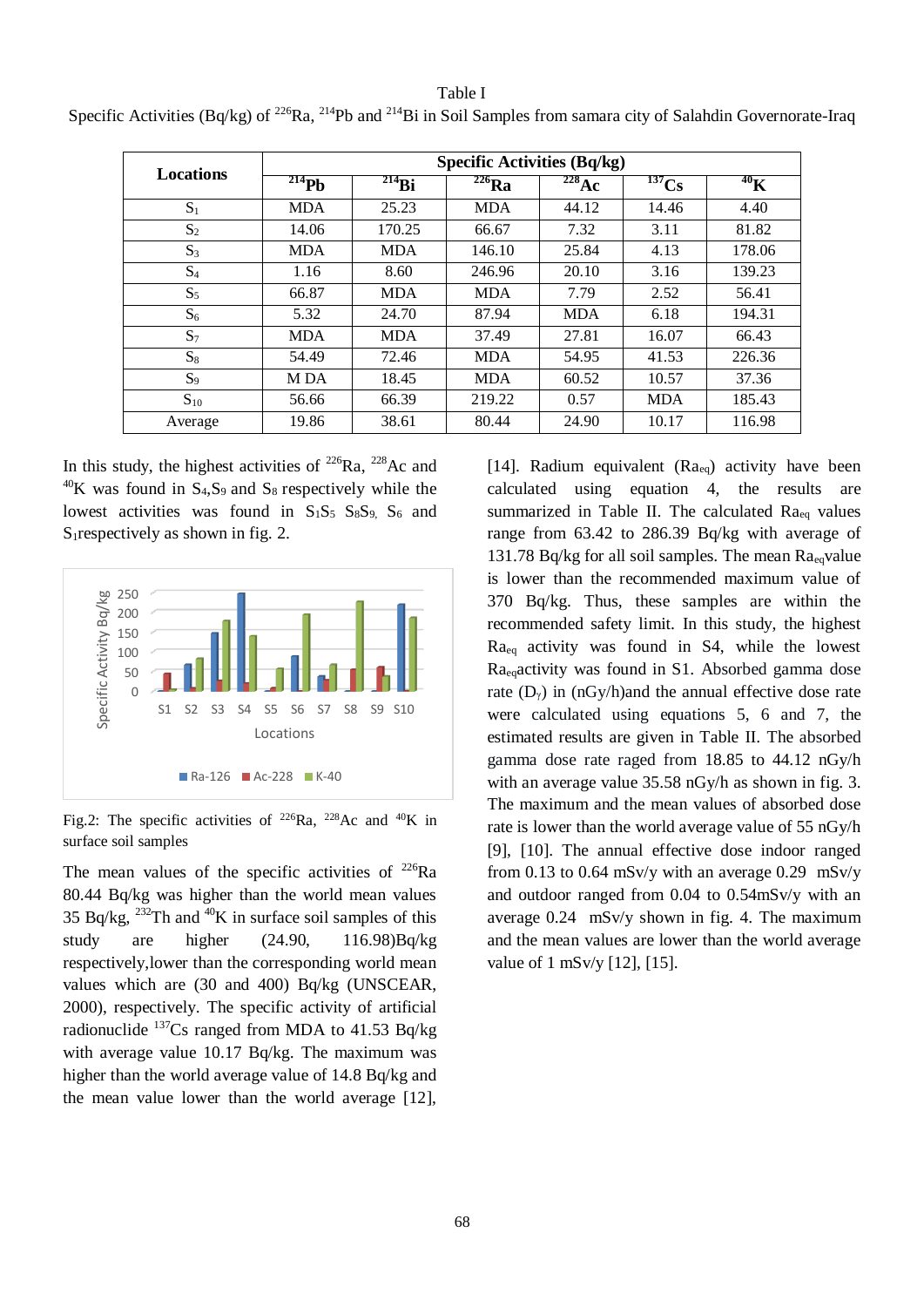

Fig.3. Absorbed Gamma Dose Rate  $(D_{\gamma})$  in the samples for various Locations in the study area.



Fig.4. Annual Effective Dose Equivalent in the samples for various Locations in the study area.

Table II Radiological hazards (Ra<sub>ga</sub>, H<sub>ex</sub>, H<sub>in</sub>, I<sub>v</sub>), air-absorbed dose rates and annual effective doses

| Location | $Ra_{eq}$ | $\mathbf{D}_{\mathbf{Y}}$ |               | A EDE(mSv/y) |          | <b>Hazard Index</b> |                       |
|----------|-----------|---------------------------|---------------|--------------|----------|---------------------|-----------------------|
|          | (Bg/kg)   | (nGy/h)                   | <b>Indoor</b> | Outdoor      | $H_{ex}$ | $H_{in}$            | $\mathbf{I}_{\gamma}$ |
| $S_1$    | 63.42     | 28.12                     | 0.34          | 0.13         | 0.30     | 0.23                | 0.30                  |
| $S_2$    | 82.76     | 38.70                     | 0.04          | 0.18         | 0.40     | 0.22                | 0.28                  |
| $S_3$    | 196.73    | 27.48                     | 0.11          | 0.44         | 0.92     | 0.53                | 0.67                  |
| $S_4$    | 286.39    | 18.85                     | 0.16          | 0.64         | 0.09     | 0.77                | 0.97                  |
| $S_5$    | 82.34     | 38.02                     | 0.04          | 0.18         | 0.40     | 0.22                | 0.24                  |
| $S_6$    | 104.32    | 49.26                     | 0.06          | 0.24         | 0.51     | 0.27                | 0.31                  |
| $S_7$    | 82.36     | 37.37                     | 0.45          | 0.18         | 0.32     | 0.22                | 0.27                  |
| $S_8$    | 95.99     | 44.12                     | 0.54          | 0.21         | 0.76     | 0.40                | 0.58                  |
| $S_9$    | 89.14     | 39.71                     | 0.48          | 0.19         | 0.34     | 0.29                | 0.37                  |
| $S_{10}$ | 234.31    | 34.20                     | 0.13          | 0.53         | 0.34     | 0.19                | 0.79                  |
| Average  | 131.78    | 35.58                     | 0.24          | 0.29         | 0.44     | 0.33                | 0.48                  |

The external and internal hazard index and the activity concentration index  $(I_y)$  for soil samples were calculated using equations 8, 9 and 10, the estimated results are given in Table 2. The maximum, minimum and average values were lower than the world's average [15, 16].

## IV. CONCLUSIONS

The results obtained showed that the distribution of natural radionuclides in the soil samples was not uniform and artificial radionuclide <sup>137</sup>Cs was detected in surface soil sample measured. The results of the mean specific activity of  $^{238}$ U are higher than the world average and the mean specific activities of <sup>232</sup>Th and <sup>40</sup>K in the soil samples are lower than the world

average. The mean value of radium equivalent was lower than the recommended maximum value. Absorbed gamma dose rate, the annual effective dose rate the external, internal hazard index and the activity concentration index were lower than the world's average.

#### V. REFERENCES

- [1] UNSCEAR; United Nations Scientific Committee on the Effects of Atomic Radiation. Sources and Effects of Ionizing Radiation, Report to the General Assembly, with scientific annexes. United Nations, United Nations Office at Vienna. 2008.
- [2] A.P. Radhakrishna, H.M. Somasekarapa, Y. Narayana, K. Siddappa, "Anew natural background